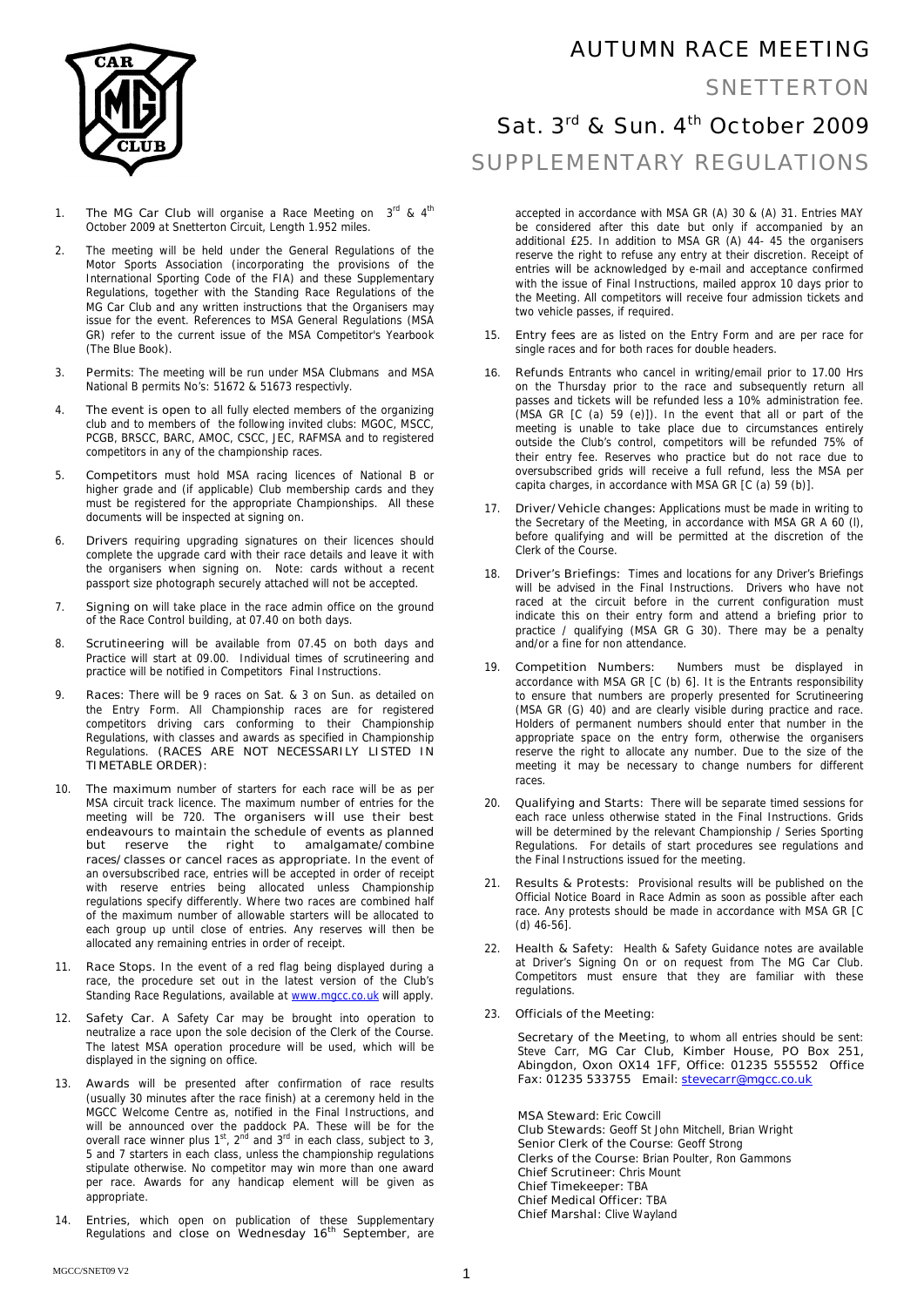

The MG Car Club Kimber House PO Box 251, Abingdon, OX14 1FF Fax: 01235 533 755

## ENTRY FORM

|                                                                                                                                 |                                                                                                        |                                                                                                                 |                                                                         | <b>DRIVER DETAILS</b>                                          |            |                                            |                      |         |                               |
|---------------------------------------------------------------------------------------------------------------------------------|--------------------------------------------------------------------------------------------------------|-----------------------------------------------------------------------------------------------------------------|-------------------------------------------------------------------------|----------------------------------------------------------------|------------|--------------------------------------------|----------------------|---------|-------------------------------|
| SPONSOR'S NAME FOR PROGRAMME:<br><b>DRIVERS NAME:</b>                                                                           |                                                                                                        |                                                                                                                 |                                                                         |                                                                |            |                                            |                      |         |                               |
| <b>ADDRESS:</b>                                                                                                                 |                                                                                                        |                                                                                                                 |                                                                         |                                                                |            |                                            |                      |         |                               |
|                                                                                                                                 |                                                                                                        |                                                                                                                 |                                                                         |                                                                |            | POST CODE:                                 |                      |         |                               |
| TEL: (day)                                                                                                                      |                                                                                                        |                                                                                                                 | TEL: (eve)                                                              |                                                                |            | Mobile:                                    |                      |         |                               |
| EMAIL:                                                                                                                          |                                                                                                        |                                                                                                                 |                                                                         |                                                                |            |                                            |                      |         |                               |
|                                                                                                                                 | <b>MSA LICENCE NUMBER:</b>                                                                             |                                                                                                                 |                                                                         | <b>ENTRANTS NAME &amp; PERMIT</b>                              |            |                                            |                      |         |                               |
| ELIGIBLE CLUB: (If not MGCC)                                                                                                    |                                                                                                        |                                                                                                                 | <b>NUMBER IF NOT DRIVER:</b><br><b>MGCC MEMBERSHIP NO:</b>              |                                                                | Expiry:    |                                            |                      |         |                               |
| <b>MEMBERSHIP NUMBER:</b>                                                                                                       |                                                                                                        |                                                                                                                 | HAVE YOU RACED AT THIS CIRCUIT IN IT'S CURRENT<br><b>FORMAT BEFORE?</b> |                                                                |            |                                            |                      |         |                               |
|                                                                                                                                 |                                                                                                        |                                                                                                                 |                                                                         |                                                                |            |                                            |                      |         |                               |
| <b>CAR DETAILS</b><br>CC:<br>COLOUR:<br>CAR MAKE, MODEL, TYPE:                                                                  |                                                                                                        |                                                                                                                 |                                                                         |                                                                |            |                                            |                      |         |                               |
| YEAR:                                                                                                                           |                                                                                                        | <b>CYLINDERS:</b>                                                                                               |                                                                         |                                                                |            | S'CHARGED/ TURBOCHARGED:                   |                      |         |                               |
| TYRES:                                                                                                                          | LIST 1A                                                                                                | LIST 1B                                                                                                         |                                                                         | <b>RECOGNISED RACE TYRES</b>                                   |            | (Please circle/tick as appropriate)        |                      |         |                               |
|                                                                                                                                 | <b>TRANSPONDER NUMBER:</b><br>(Required at this meeting)                                               |                                                                                                                 |                                                                         | <b>REGULAR CHAMPIONSHIP CLASS:</b>                             |            |                                            |                      | NUMBER: |                               |
|                                                                                                                                 |                                                                                                        |                                                                                                                 |                                                                         |                                                                |            |                                            |                      |         |                               |
| Event<br>1 & 8                                                                                                                  |                                                                                                        |                                                                                                                 |                                                                         | <b>RACE DETAILS</b>                                            |            |                                            | Length<br>20 minutes |         | <b>Entry Fee £</b><br>£295.00 |
| 2 & 9                                                                                                                           | Moss-Europe BCV8 Championship (DH)<br>MG Trophy Championship (DH)                                      |                                                                                                                 |                                                                         |                                                                |            | Both races Saturday<br>Both races Saturday | 20 minutes           |         | £295.00                       |
| 3 & 10                                                                                                                          |                                                                                                        |                                                                                                                 |                                                                         |                                                                |            |                                            |                      |         |                               |
| 4                                                                                                                               | MGCC Peter Best Insurance Challenge - Double Header<br>20 Minutes<br>£295.00<br>Saurday & Sunday races |                                                                                                                 |                                                                         |                                                                |            |                                            |                      |         |                               |
| 5 & 11                                                                                                                          | 20 minutes<br>£180.00<br>Zero Exhaust Thoroughbred Sports Car Championship<br>Saturday race            |                                                                                                                 |                                                                         |                                                                |            |                                            |                      |         |                               |
|                                                                                                                                 | Saurday & Sunday races<br>Equipe GTS (DH)<br>30 minutes<br>Note 1<br>30 minutes                        |                                                                                                                 |                                                                         |                                                                | £220.00    |                                            |                      |         |                               |
| 6<br>$\overline{7}$                                                                                                             |                                                                                                        | Power Torque Morgan Challenge<br>Saturday race                                                                  |                                                                         |                                                                | 20 minutes |                                            | £180.00              |         |                               |
| 12                                                                                                                              | MGCC Drayton Manor Park MG Metro Cup<br>Saturday race                                                  |                                                                                                                 |                                                                         | 4 Hours                                                        |            | See pages 4/5                              |                      |         |                               |
|                                                                                                                                 |                                                                                                        | British Motor Heritage Classic 4 Hour Relay Race<br>Sunday race<br>Open test session from 09.00 to 09.30 Sunday |                                                                         |                                                                |            | 30 minutes                                 |                      | £35.00  |                               |
|                                                                                                                                 |                                                                                                        |                                                                                                                 |                                                                         | @ £30                                                          |            | £                                          |                      |         |                               |
| Note 1                                                                                                                          | Pit Garage from Saturday until 10.00 on Sunday<br>Please enter direct with Jim Lowrey - Equipe GTS     |                                                                                                                 |                                                                         |                                                                |            |                                            |                      |         |                               |
|                                                                                                                                 | <b>TOTAL TO PAY:</b>                                                                                   |                                                                                                                 |                                                                         |                                                                |            | £                                          |                      |         |                               |
|                                                                                                                                 |                                                                                                        |                                                                                                                 |                                                                         |                                                                |            |                                            |                      |         |                               |
|                                                                                                                                 |                                                                                                        |                                                                                                                 |                                                                         | <b>PAYMENT DETAILS</b>                                         |            |                                            |                      |         |                               |
|                                                                                                                                 | <b>I AM SENDING A CHEQUE</b>                                                                           |                                                                                                                 |                                                                         | PLEASE CHARGE MY CREDIT/DEBIT CARD WITH THE AMOUNT SHOWN ABOVE |            |                                            |                      |         |                               |
| <b>Valid From:</b><br><b>Expiry Date:</b><br><b>Security Code</b><br>Switch Issue No.                                           |                                                                                                        |                                                                                                                 |                                                                         |                                                                |            |                                            |                      |         |                               |
|                                                                                                                                 |                                                                                                        |                                                                                                                 |                                                                         |                                                                |            |                                            |                      |         |                               |
| CARD NUMBER: If cardholder is not the driver, please enter their full name and address below - required for security.<br>Switch |                                                                                                        |                                                                                                                 |                                                                         |                                                                |            |                                            |                      |         |                               |
|                                                                                                                                 |                                                                                                        |                                                                                                                 |                                                                         |                                                                |            |                                            |                      |         | $=$<br>Maestro                |
|                                                                                                                                 |                                                                                                        |                                                                                                                 |                                                                         |                                                                |            |                                            |                      |         |                               |
| NAME & ADDRESS OF RELATIVE OR FRIEND TO BE NOTIFIED IN CASE OF A SERIOUS ACCIDENT                                               |                                                                                                        |                                                                                                                 |                                                                         |                                                                |            |                                            |                      |         |                               |
| <b>RELATIONSHIP:</b><br>NAME:                                                                                                   |                                                                                                        |                                                                                                                 |                                                                         | TEL. NOS:                                                      |            |                                            |                      |         |                               |
| <b>ADDRESS:</b><br>POST CODE:                                                                                                   |                                                                                                        |                                                                                                                 |                                                                         |                                                                |            |                                            |                      |         |                               |
|                                                                                                                                 |                                                                                                        |                                                                                                                 |                                                                         | Electronic Submission: Races 1 - 12 Only.                      |            |                                            |                      |         |                               |
|                                                                                                                                 | Click here to print a copy:                                                                            | <b>PRINT</b>                                                                                                    |                                                                         |                                                                |            | Click here to submit entry to MGCC:        |                      |         | <b>SUBMIT</b>                 |
| It is not possible to save a copy of your completed form, so please print a copy for your records                               |                                                                                                        |                                                                                                                 |                                                                         |                                                                |            |                                            |                      |         |                               |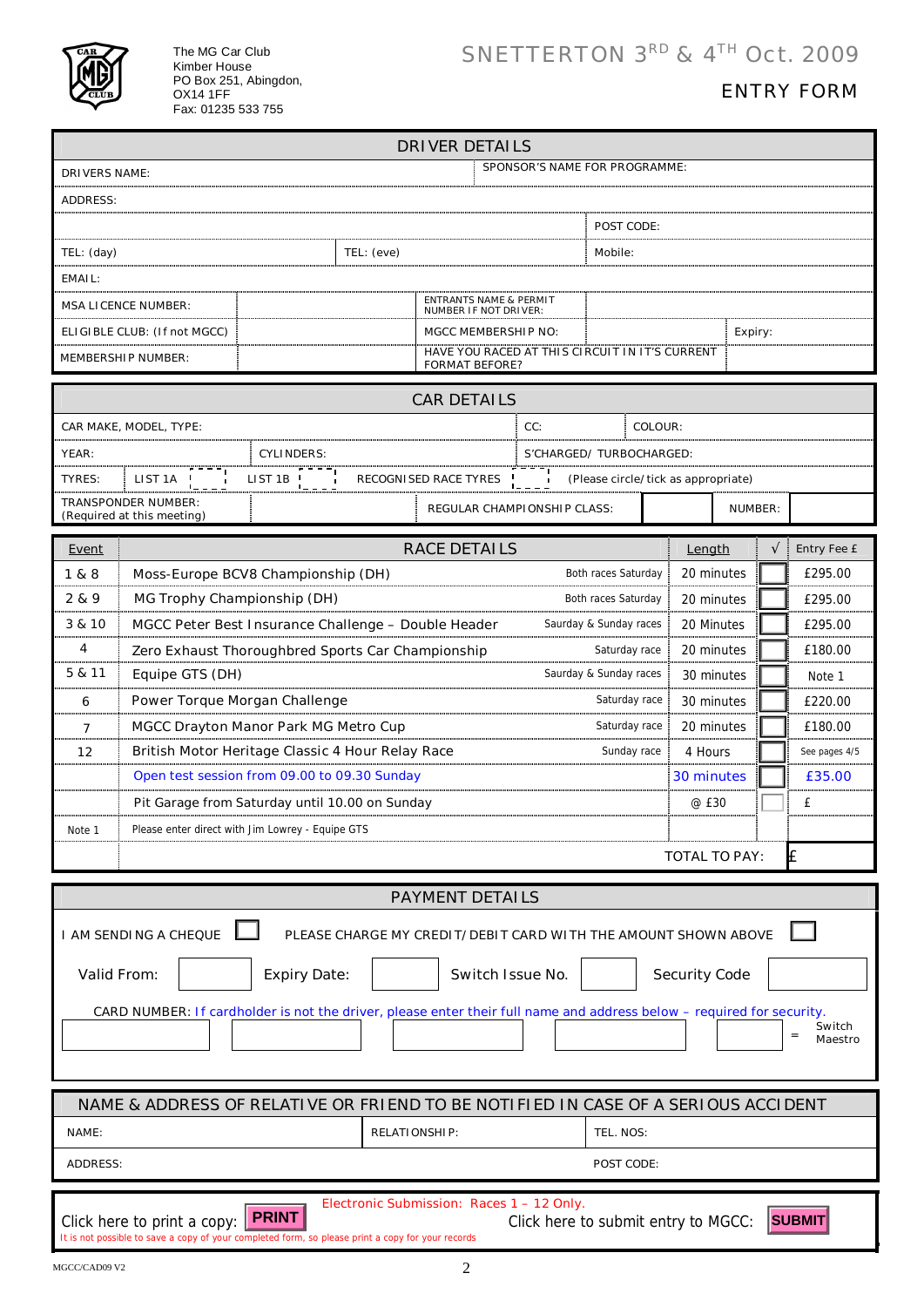### SNETTERTON SUN 4th OCTOBER 09



### ADDITIONAL SUPPLEMENTARY REGULATIONS

BRITISH MOTOR HERITAGE CLASSIC 4 HOUR RELAY RACE

- R1 **THE RACE** is a Team Relay Race in which the object is to complete as many laps as possible using only the cars and drivers entered in the team. Cars may go out any number of times (subject to any Handicap Limitations; see paragraph R18d) and in any order.
- R2 **DRIVERS** may enter in more than one team and may drive more than one car (in the same or different teams) provided they have qualified in all the cars they intend to drive and carry the correct number/letter combination when on track. Only racing licences are eligible.
- R3 **CARS** must comply with MSA tyre and vehicle regulations and must be silenced in accordance with [C(B)23]. Single seater racing cars are not eligible
- R4 **TEAMS** will each consist of a maximum of 6 and a minimum of 3 entries, (an entry comprising one car and one driver).
- R5 **IDENTITY.** Entries will be identified by a Team number and an individual letter; numbers and letters will be for sale at Signing-on. ALL CARS MUST CARRY A TRANSPONDER, WHOSE NUMBER <u>MUST</u> BE NOTIFIED TO THE ORGANISERS PRIOR TO SIGNING ON.
- R6 **SCRUTINEERING AND SIGNING ON** will be available on Sat 3<sup>rd</sup> and Sun 4<sup>th</sup> October. Specific times will be notified in the Final Instructions. Qualifying will be from 11.00 on Sunday and will last for 1  $\frac{1}{2}$  hours during which time all drivers must complete a minimum of 3 laps in the car they intend to race. The race starts at 1.30 pm and finishes at 5.30 pm.
- R7 **STARTING POSITIONS** will be determined by the organisers.
- R8 **RESULTS:** There will be 2 RESULTS CLASSIFICATIONS, for which all teams will qualify:
	- 1) **HANDICAP CLASSIFICATION**: Based upon the total laps completed, plus any credit laps applied by the Handicapper, divided into the following classes:
	- a) ROADGOING (with MOT if applicable) CARS up to 1500cc
	- b) ROADGOING (with MOT if applicable) CARS 1501 2000 cc
	- c) ROADGOING (with MOT if applicable) CARS over 2000 cc
	- d) GT & SPORTS RACING CARS and non-road going cars up to 1500cc
	- e) GT & SPORTS RACING CARS and non-road going cars 1501 2000 cc
	- f) GT & SPORTS RACING CARS and non-road going cars over 2000 cc
	- g) Pre 1955-built cars or those recognised by MGCC
	- h) Pre 1966 cars or those recognised by MGCC.

The MGCC reserve the right to amend or create additional classes / awards depending on entries received.

#### 2**) GENERAL CLASSIFICATION: based upon the total laps completed within** the race distance.

**AWARDS** will be as follows:-

Overall Winning Team on Handicap.

- Overall Winning Team on The Road.
- 2<sup>nd</sup> and 3<sup>rd</sup> Overall Team on Handicap.
- 2<sup>nd</sup> and 3<sup>rd</sup> Overall Team on The Road
- 1<sup>st</sup> in Class Team on Handicap : In ALL Classe

No team may win more than one trophy. The winning team in the general classification is not eligible for any handicap awards. The MGCC may add additional Class awards depending upon entry levels.

R9 **PROVISIONAL RESULTS** will be published as soon as possible after the end of the race. Any protest must be lodged in accordance with MSA GR [C (d) 46-56]. Interim position bulletins will be published at regular intervals during the race. These interim results remain provisional for 30 minutes only after publication.

#### **The Awards Presentation will be held at the MG Welcome Centre at approximately 6.00 pm. Teams not attending may forfeit their Awards.**

- R10 **ENTRIES** open on publication of these regulations and close on 16<sup>th</sup> September 2009. The entry fee is £750 per team and this includes the use of a pit garage from 10.00 a.m. Sunday. The maximum number of team entries taking part will be 26. Entries will be selected at the organisers' discretion and suitable entries will be accepted in order of receipt after the opening date. No team will be accepted unless their application is accompanied by properly completed entry forms as specified in (R4) above and the full entry fee. Substitute entries may be accepted up to 10.30 on race day.
- R11 **SUBSTITUTIONS:** Applications from team managers to substitute an entry or change drivers or cars or **may** be considered. Such applications must be made in writing to the secretary of the meeting by 10.30 on race day.
- R12 **ENTRIES CANCELLED** in writing prior to 29<sup>th</sup> September 2009 will be refunded less a 10% administration fee. See SR's page1 section 16.
- R13 **OFFICIALS** of the Meeting are as given in paragraph 23 on page 1.
- R14 **MARKING AND PENALTIES** will be as per the appropriate section of the MSA Blue Book 2009, except for the following which are altered:
- R15 G47: Handicaps will be based upon the Handicapper's estimate of the potential performance of each team over the four hour period. Both speeds achieved during practice and previous performance of the car/driver combination will be used as a guide.
- R16 G48. Any handicap may be modified after the start of the race if a team significantly improves upon it's set handicap time. Re-handicaps will not be applied during the last hour of the race.
- R17 There will be no penalty for a push start. All other General Regulations of the MSA apply to this event.

#### R18 **TEAMS MANAGEMENT**

a) To make the event more interesting, preference may be given to Teams consisting of the same make or type of car. For Class Award purposes, teams which fall into more than one class will be placed in the highest appropriate class.

b) Individuals/Club Secretaries may experience difficulty in collecting a full team and the organisers reserve the right to determine the final formation of teams (bearing in mind (a) above, and the wishes of the individuals). A separate entry form must be submitted for each driver and they should, for convenience, be submitted through a nominated Team Manager, to whom all further correspondence will be sent. Single entries may be submitted to the MGCC and the organisers will attempt to merge them with suitable teams.

c) When the majority (two thirds) of a team emanates from one Club, that Club's name may be used in the Team Name. A Club team entry may be accepted even if the Club is not one of those invited, provided the drivers are eligible by way of membership of the MGCC or one of the invited clubs.

d) HANDICAP CLASSIFICATION: Each Team, except that in 'scratch' position, will be allocated a number of credit laps, presumed to have been run prior to the start of the race. If the handicapper considers that one or more of the cars in a team are substantially quicker than the remainder, he will assume that all cars in any team are to run for equal periods of time and will apply a limit to the maximum number of laps such a car or cars may complete. Any laps completed in excess of these maxima will not be credited to the team when calculating the handicap results but, for the purposes of the General Classification (R8 (2)), will be counted. Thus, Team Managers may, during the course of the Meeting, have to decide whether to concentrate on the Handicap or the General Classification.

e) CAR CHANGE-OVER: Each Team may have 1 car waiting in the pit garage ready to go out with it's engine running when it's team member on the circuit is due to come in. The outgoing car may not leave the team pit until it has been passed by the incoming car. (Each change-over will be monitored). Driver changes are not permitted in the pits. A safe and reasonable pit speed in the pit lane must be maintained by both incoming and outgoing cars. Marshals will be appointed as judges of this fact, with loss of 1 lap for offenders and possible exclusion for more than 1 offence. Refuelling is not allowed in the pits. If a team is ever found to have more than one car on the track at the same time then the laps covered by ALL those cars whilst this situation existed will be discounted, save that in the event of a car stopping out on the circuit for a reason beyond the drivers control, a replacement car may be sent out by the team manager, provided that the stricken car remains immobilised. However, should it subsequently return to the pits under it's own power the team will lose two laps.

**SAFETY CAR**: In order to prevent the race being stopped a Safety Car may be used. Full information will be given in Final Instructions but, in so far as the use of the Safety Car affects the handicap positions, time spent behind the safety car will be considered to be 'dead time' and will not count when computing the results. The handicap will be progressively adjusted to allow for the time notionally 'lost' and every effort will be made to provide Team Managers with up-to-date assessments as the race progresses.

**SPECIFICATION OF RACE VEHICLES**: Most of the cars entered will normally be used in other Racing Championships/Formulae. In order that the handicaps can be correctly computed, it is a condition of entry that all entries must state what championship or formula the car normally competes in and whether it is being raced in accordance with the pertinent regulations of that championship/formula or whether any alterations have been made (e.g. tyre type, engine size/specification, the fitment of aero-screens to replace full screens, additional carburettors, change of camshaft etc) These items will be checked at random, both during scrutineering and during the race and anyone discovered to have not declared any such modifications may either be excluded or have their handicap 'credit laps' amended accordingly.

R19 **DECLARATION OF FASTEST LAP**: Each driver will be required to supply evidence of his/her fastest lap at this circuit (or another UK circuit if not applicable) by way of an official race results sheet, in order to aid the setting of realistic handicaps. Failure to provide such evidence may result in refusal of the team entry and will result in the team being handicapped according to any lap record of a similar vehicle, or any other method which the handicapper/s or organisers may choose. Any falsification of evidence of fastest lap will result in the refusal of the team entry or subsequent disqualification.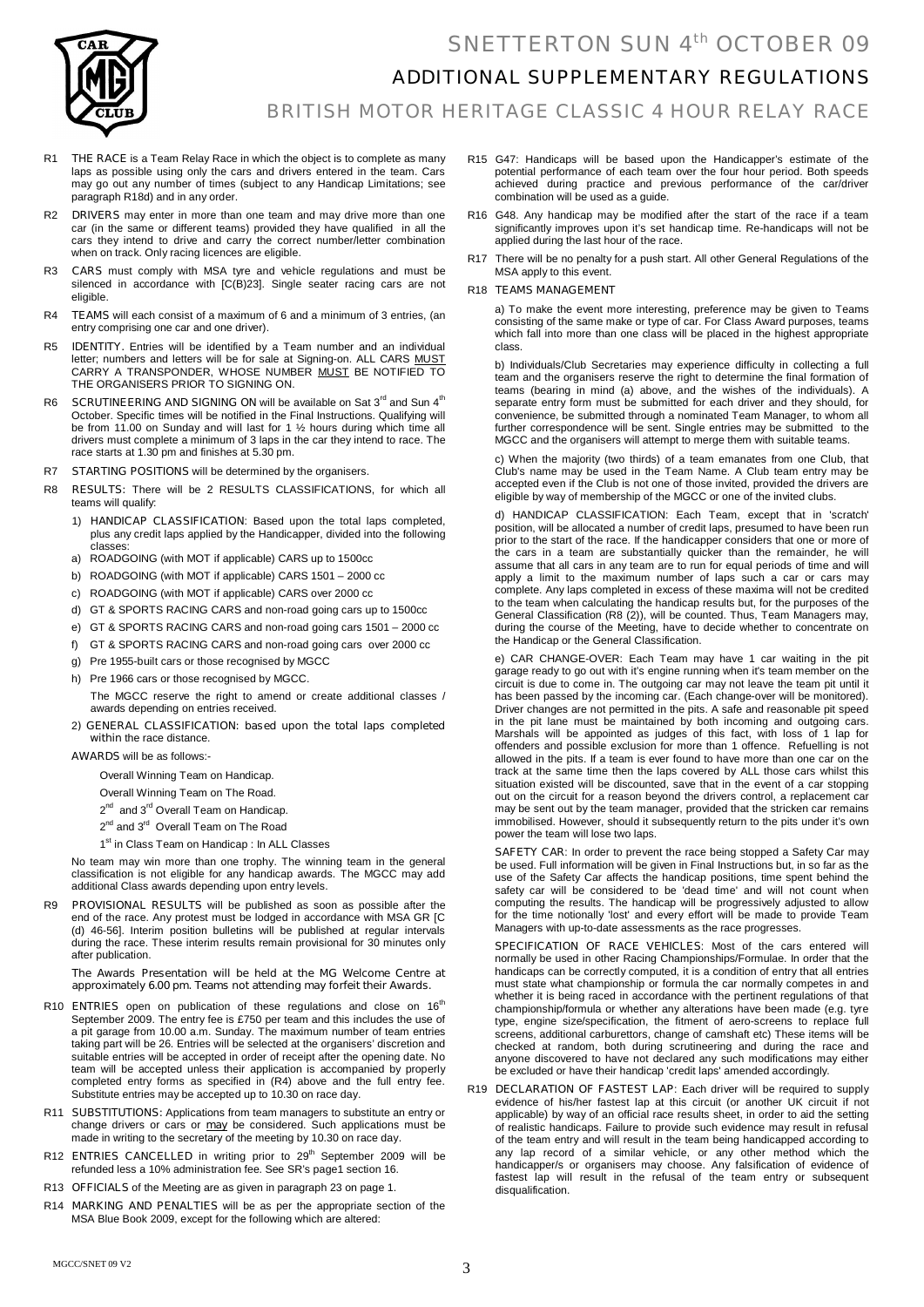

# SNETTERTON SUN 4th OCTOBER 09

### DRIVER ENTRY FORM

### BRITISH MOTOR HERITAGE CLASSIC 4 HOUR RELAY RACE

**Note:** The Relay entry forms, pages 4 & 5 do not contain interactive fields and must be submitted by fax or post.

| <b>TEAM DETAILS</b>                                                                                                                                                              |                                |                                                                         |            |   |  |  |  |
|----------------------------------------------------------------------------------------------------------------------------------------------------------------------------------|--------------------------------|-------------------------------------------------------------------------|------------|---|--|--|--|
| Team Name: (Please Print)                                                                                                                                                        |                                |                                                                         |            |   |  |  |  |
|                                                                                                                                                                                  |                                |                                                                         |            |   |  |  |  |
| <b>DRIVER DETAILS</b>                                                                                                                                                            |                                |                                                                         |            |   |  |  |  |
| <b>DRIVERS NAME:</b>                                                                                                                                                             |                                | SPONSOR'S NAME FOR PROGRAMME:                                           |            |   |  |  |  |
| <b>ADDRESS:</b>                                                                                                                                                                  |                                |                                                                         |            |   |  |  |  |
|                                                                                                                                                                                  |                                |                                                                         | POST CODE: |   |  |  |  |
| TEL: (day)                                                                                                                                                                       | TEL: (eve)                     |                                                                         | Mobile:    |   |  |  |  |
| EMAIL: (Please PRINT, we know it's lower case!)                                                                                                                                  |                                |                                                                         |            |   |  |  |  |
| <b>MSA LICENCE NUMBER:</b>                                                                                                                                                       |                                | <b>ENTRANTS NAME &amp; PERMIT</b><br><b>NUMBER IF NOT DRIVER:</b>       |            |   |  |  |  |
| ELIGIBLE CLUB: (If not MGCC)                                                                                                                                                     |                                | <b>MGCC MEMBERSHIP NO:</b><br>Expiry:                                   |            |   |  |  |  |
| <b>MEMBERSHIP NO:</b>                                                                                                                                                            |                                | HAVE YOU RACED AT THIS CIRCUIT IN IT'S<br><b>CURRENT FORMAT BEFORE?</b> |            |   |  |  |  |
|                                                                                                                                                                                  |                                |                                                                         |            |   |  |  |  |
|                                                                                                                                                                                  | <b>CAR DETAILS</b>             |                                                                         |            |   |  |  |  |
| CAR MAKE, MODEL, TYPE:                                                                                                                                                           |                                | CC:<br>COLOUR:                                                          |            |   |  |  |  |
| YEAR:<br><b>CYLINDERS:</b>                                                                                                                                                       |                                | YES / NO<br>S'CHARGED/TURBOCHARGED:                                     |            |   |  |  |  |
| LIST <sub>1</sub> A<br>LIST <sub>1B</sub><br><b>RECOGNISED RACE TYRES</b><br>TYRES:<br>(Please circle as appropriate)                                                            |                                | <b>TRANSPONDER NUMBER:</b><br>(Required at this meeting)                |            |   |  |  |  |
| CHAMPIONSHIP / SERIES / FORMULA NORMALLY RACED IN:                                                                                                                               |                                |                                                                         |            |   |  |  |  |
| ENTRED AS PER ABOVE SPEC? YES / NO (If NO, please list changes)                                                                                                                  |                                |                                                                         |            |   |  |  |  |
|                                                                                                                                                                                  |                                |                                                                         |            |   |  |  |  |
|                                                                                                                                                                                  |                                |                                                                         |            |   |  |  |  |
|                                                                                                                                                                                  | <b>FASTEST LAP DECLARATION</b> |                                                                         |            |   |  |  |  |
| WHAT IS YOUR BEST LAP TIME AT SNETTERTON IN THIS CAR?<br>DAMP / WET / DRY                                                                                                        |                                |                                                                         |            |   |  |  |  |
| IF NOT AVAILABLE LIST ALTERNATIVE UK CIRCUIT :                                                                                                                                   |                                | DAMP / WET / DRY                                                        |            |   |  |  |  |
| A COPY OF THE RESULT SHEET MUST BE SUPPLIED TO CONFIRM THE DECLARED LAP TIME                                                                                                     |                                |                                                                         |            |   |  |  |  |
| NAME & ADDRESS OF RELATIVE OR FRIEND TO BE NOTIFIED IN CASE OF A SERIOUS ACCIDENT                                                                                                |                                |                                                                         |            |   |  |  |  |
| NAME:                                                                                                                                                                            | <b>RELATIONSHIP:</b>           |                                                                         |            |   |  |  |  |
|                                                                                                                                                                                  |                                | TEL. NOS:                                                               |            |   |  |  |  |
| POST CODE:<br><b>ADDRESS:</b>                                                                                                                                                    |                                |                                                                         |            |   |  |  |  |
| <b>FINALLY</b>                                                                                                                                                                   |                                |                                                                         |            |   |  |  |  |
|                                                                                                                                                                                  |                                |                                                                         |            |   |  |  |  |
| This completed form, together with your results sheet should be given to your Team Manager who should submit the complete Team<br>Entry, together with the Fee set out below to: |                                |                                                                         |            |   |  |  |  |
| The MG Car Club, Kimber House, PO Box 251, Abingdon, Oxon. OX14 1FF. Tel: 01235-555552 FAX: 01235-533755 Email: stevecarr@mgcc.co.uk                                             |                                |                                                                         |            |   |  |  |  |
|                                                                                                                                                                                  |                                |                                                                         |            |   |  |  |  |
| <b>ENTRY FEES</b>                                                                                                                                                                |                                |                                                                         |            |   |  |  |  |
| The Team Entry Fee for the Relay Race is £720 if paid in one payment.<br>If drivers wish to split the fee between them, the following payments should be made:                   |                                |                                                                         |            |   |  |  |  |
| No. of Payments:<br>$\overline{2}$                                                                                                                                               | 3                              | 4                                                                       | 5          | 6 |  |  |  |

Sum to pay each: **E365 E247 E188 E152 E128**